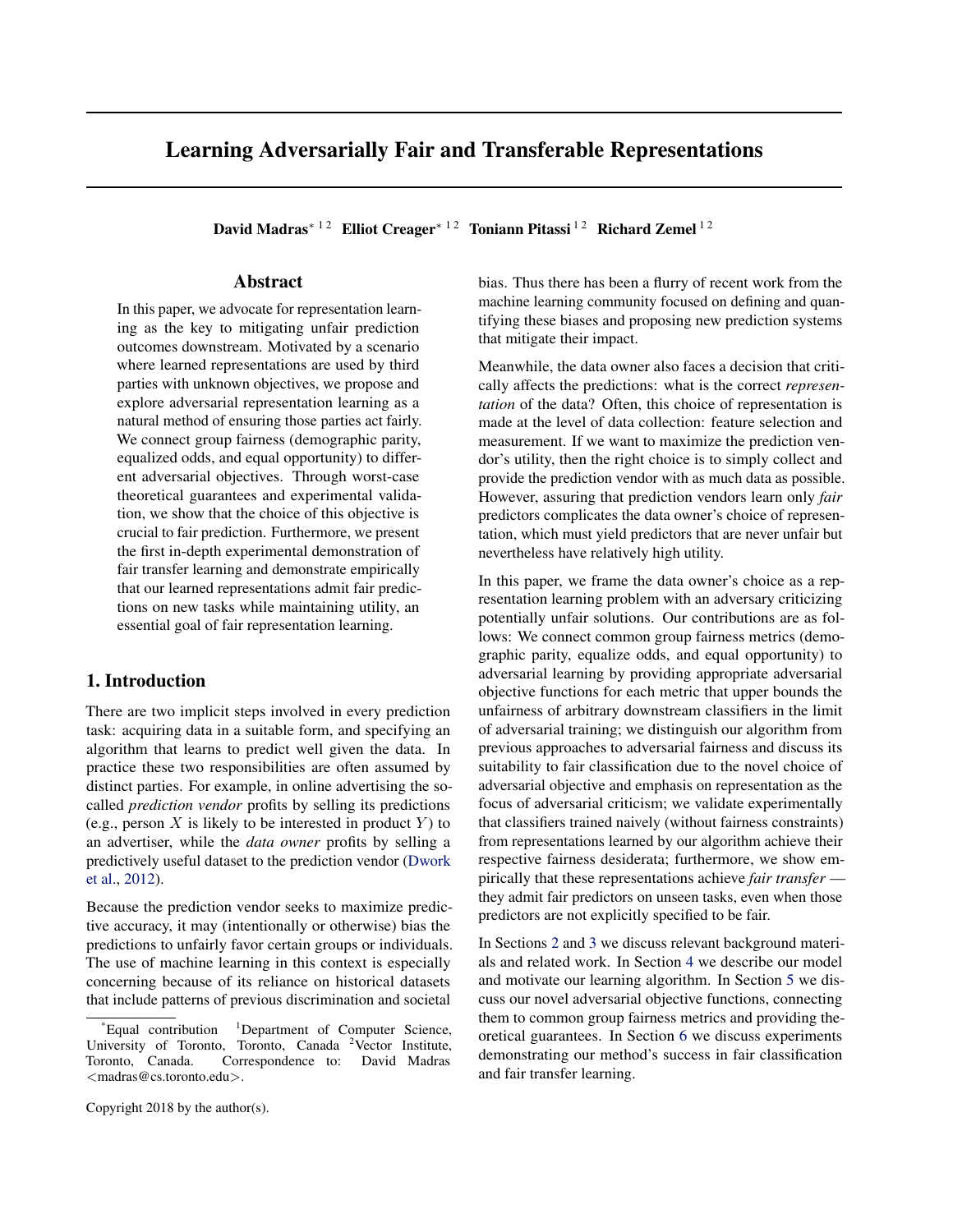# <span id="page-1-0"></span>2. Background

### 2.1. Fairness

In fair classification we have some data  $X \in \mathbb{R}^n$ , labels  $Y \in$  $\{0, 1\}$ , and sensitive attributes  $A \in \{0, 1\}$ . The predictor outputs a prediction  $\hat{Y} \in \{0, 1\}$ . We seek to learn to predict outcomes that are accurate with respect to  $Y$  but fair with respect to A; that is, the predictions are accurate but not biased in favor of one group or the other.

There are many possible criteria for group fairness in this context. One is *demographic parity*, which ensures that the positive outcome is given to the two groups at the same rate, i.e.  $P(\hat{Y} = 1 | A = 0) = P(\hat{Y} = 1 | A = 1)$ . However, the usefulness of demographic parity can be limited if the *base rates* of the two groups differ, i.e. if  $P(Y = 1|A = 0) \neq 0$  $P(Y = 1 | A = 1)$ . In this case, we can pose an alternate criterion by conditioning the metric on the ground truth  $Y$ , yielding *equalized odds* and *equal opportunity* [\(Hardt et al.,](#page-9-0) [2016\)](#page-9-0); the former requires equal false positive and false negative rates between the groups while the latter requires only one of these equalities. Equal opportunity is intended to match errors in the "advantaged" outcome across groups; whereas [Hardt et al.](#page-9-0) [\(2016\)](#page-9-0) chose  $Y = 1$  as the advantaged outcome, the choice is domain specific and we here use  $Y = 0$  instead without loss of generality. Formally, this is  $P(\hat{Y} \neq Y | A = 0, Y = y) = P(\hat{Y} \neq Y | A = 1, Y = y)$  $y \forall y \in \{0, 1\}$  (or just  $y = 0$  for equal opportunity).

Satisfying these constraints is known to conflict with learning well-calibrated classifiers [\(Chouldechova,](#page-8-0) [2017;](#page-8-0) [Klein](#page-9-0)[berg et al.,](#page-9-0) [2016;](#page-9-0) [Pleiss et al.,](#page-9-0) [2017\)](#page-9-0). It is common to instead optimize a relaxed objective [\(Kamishima et al.,](#page-9-0) [2012\)](#page-9-0), whose hyperparameter values negotiate a tradeoff between maximizing utility (usually classification accuracy) and fairness.

#### 2.2. Adversarial Learning

Adversarial learning is a popular method of training neural network-based models. [Goodfellow et al.](#page-9-0) [\(2014\)](#page-9-0) framed learning a deep generative model as a two-player game between a generator G and a discriminator D. Given a dataset X, the generator aims to fool the discriminator by generating convincing synthetic data, i.e., starting from random noise  $z \sim p(z)$ ,  $G(z)$  resembles X. Meanwhile, the discriminator aims to distinguish between real and synthetic data by assigning  $D(G(z)) = 0$  and  $D(X) = 1$ . Learning proceeds by the max-min optimization of the joint objective

$$
V(D,G) \triangleq \mathbb{E}_{p(X)}[\log(D(X))] + \mathbb{E}_{p(z)}[\log(1-D(G(z)))],
$$

where  $D$  and  $G$  seek to maximize and minimize this quantity, respectively.

## 3. Related Work

Interest in fair machine learning is burgeoning as researchers seek to define and mitigate unintended harm in automated decision making systems. Definitional works have been broadly concerned with *group fairness* or *individual fairness*. [Dwork et al.](#page-8-0) [\(2012\)](#page-8-0) discussed individual fairness within the owner-vendor framework we utilize. [Zemel et al.](#page-9-0) [\(2013\)](#page-9-0) encouraged elements of both group and individual fairness via a regularized objective. An intriguing body of recent work unifies the individual-group dichotomy by exploring fairness at the intersection of multiple group identities, and among small subgroups of individuals [\(Kearns et al.,](#page-9-0) [2018;](#page-9-0) Hébert-Johnson et al., [2018\)](#page-9-0).

[Calmon et al.](#page-8-0) [\(2017\)](#page-8-0) and [Hajian et al.](#page-9-0) [\(2015\)](#page-9-0) explored fair machine learning by pre- and post-processing training datasets. [McNamara et al.](#page-9-0) [\(2017\)](#page-9-0) provides a framework where the data producer, user, and regulator have separate concerns, and discuss fairness properties of representations. [Louizos et al.](#page-9-0) [\(2016\)](#page-9-0) give a method for learning fair representations with deep generative models by using maximum mean discrepancy [\(Gretton et al.,](#page-9-0) [2007\)](#page-9-0) to eliminate disparities between the two sensitive groups.

Adversarial training for deep generative modeling was popularized by [Goodfellow et al.](#page-9-0) [\(2014\)](#page-9-0) and applied to deep semi-supervised learning [\(Salimans et al.,](#page-9-0) [2016;](#page-9-0) [Odena,](#page-9-0) [2016\)](#page-9-0) and segmentation [\(Luc et al.,](#page-9-0) [2016\)](#page-9-0), although similar concepts had previously been proposed for unsupervised and supervised learning [\(Schmidhuber,](#page-9-0) [1992;](#page-9-0) [Gutmann &](#page-9-0) Hyvärinen, [2010\)](#page-9-0). [Ganin et al.](#page-9-0) [\(2016\)](#page-9-0) proposed adversarial representation learning for domain adaptation, which resembles fair representation learning in the sense that multiple distinct data distributions (e.g., demographic groups) must be expressively modeled by a single representation.

[Edwards & Storkey](#page-8-0) [\(2016\)](#page-8-0) made this connection explicit by proposing adversarially learning a classifier that achieves demographic parity. This work is the most closely related to ours, and we discuss some key differences in sections [5.4.](#page-5-0) Recent work has explored the use of adversarial training to other notions of group fairness. [Beutel et al.](#page-8-0) [\(2017\)](#page-8-0) explored the particular fairness levels achieved by the algorithm from [Edwards & Storkey](#page-8-0) [\(2016\)](#page-8-0), and demonstrated that they can vary as a function of the demographic unbalance of the training data. In work concurrent to ours, [Zhang et al.](#page-9-0) [\(2018\)](#page-9-0) use an adversary which attempts to predict the sensitive variable solely based on the classifier output, to learn an equal opportunity fair classifier. Whereas they focus on fairness in classification outcomes, in our work we allow the adversary to work directly with the learned representation, which we show yields fair and transferable representations that in turn admit fair classification outcomes.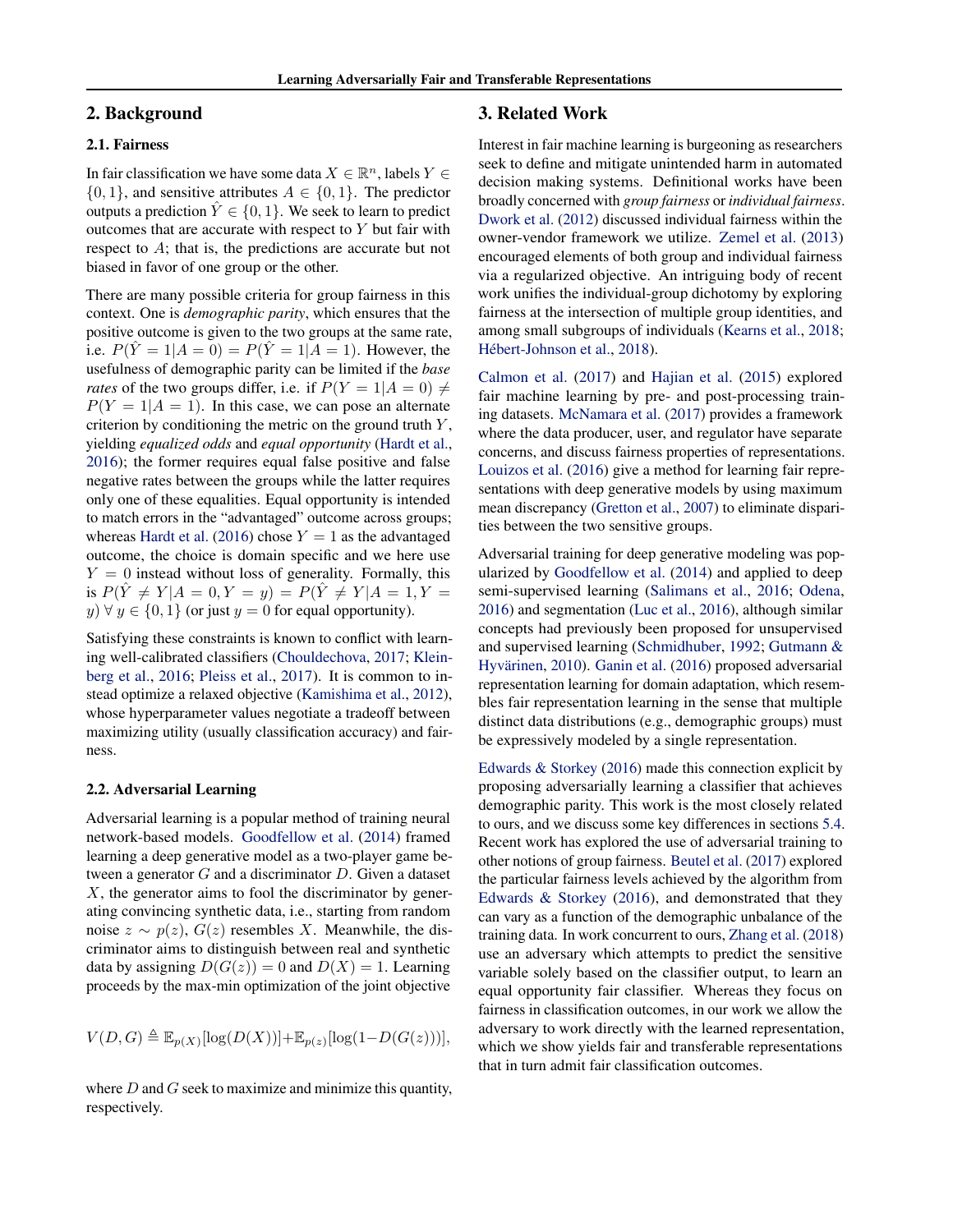# <span id="page-2-0"></span>4. Adversarially Fair Representations



Figure 1. Model for learning adversarially fair representations. The variables are data  $X$ , latent representations  $Z$ , sensitive attributes A, and labels Y. The encoder  $f$  maps  $X$  (and possibly  $A$  - not shown) to Z, the decoder k reconstructs X from  $(Z, A)$ , the classifier g predicts Y from Z, and the adversary h predicts A from  $Z$ (and possibly  $Y$  - not shown).

#### 4.1. A Generalized Model

We assume a generalized model (Figure 1), which seeks to learn a data representation  $Z$  capable of reconstructing the inputs  $X$ , classifying the target labels  $Y$ , and protecting the sensitive attribute A from an adversary. Either of the first two requirements can be omitted by setting hyperparameters to zero, so the model easily ports to strictly supervised or unsupervised settings as needed. This general formulation was originally proposed by [Edwards & Storkey](#page-8-0) [\(2016\)](#page-8-0); below we address our specific choices of adversarial objectives and explore their fairness implications, which distinguish our work as more closely aligned to the goals of fair representation learning.

The dataset consists of tuples  $(X, A, Y)$  in  $\mathbb{R}^n$ ,  $\{0, 1\}$  and  $\{0, 1\}$ , respectively. The encoder  $f : \mathbb{R}^n \to \mathbb{R}^m$  yields the representations Z. The encoder can also optionally receive A as input. The classifier and adversary<sup>1</sup>  $g, h : \mathbb{R}^m \to$  $\{0,1\}$  each act on Z and attempt to predict Y and A, respectively. Optionally, a decoder  $k : \mathbb{R}^m \times \{0,1\} \to \mathbb{R}^n$ attempts to reconstruct the original data from the representation and the sensitive variable.

The adversary  $h$  seeks to maximize its objective  $L_{Adv}(h(f(X, A)), A)$ . We discuss a novel and theoretically motivated adversarial objective in Sections 4.2 and [5,](#page-3-0) whose exact terms are modified according to the fairness desideratum.

Meanwhile, the encoder, decoder, and classifier jointly seek to minimize classification loss and reconstruction error, and

also minimize the adversary's objective. Let  $L_C$  denote a suitable classification loss (e.g., cross entropy,  $\ell_1$ ), and  $L_{Dec}$  denote a suitable reconstruction loss (e.g.,  $\ell_2$ ). Then we train the generalized model according to the following min-max procedure:

$$
\underset{f,g,k}{\text{minimize}} \ \underset{h}{\text{maximize}} \ \mathbb{E}_{X,Y,A} \left[ L(f,g,h,k) \right],\tag{1}
$$

with the combined objective expressed as

$$
L(f, g, h, k) = \alpha L_C(g(f(X, A)), Y)
$$
  
+  $\beta L_{Dec}(k(f(X, A), A), X)$  (2)  
+  $\gamma L_{Adv}(h(f(X, A)), A)$ 

The hyperparameters  $\alpha$ ,  $\beta$ ,  $\gamma$  respectively specify a desired balance between utility, reconstruction of the inputs, and fairness.

Due to the novel focus on fair transfer learning, we call our model Learned Adversarially Fair and Transferable Representations (LAFTR).

#### 4.2. Learning

We realize  $f, g, h$ , and k as neural networks and alternate gradient decent and ascent steps to optimize their parameters according to (2). First the encoder-classifier-decoder group  $(f, g, k)$  takes a gradient step to minimize L while the adversary  $h$  is fixed, then  $h$  takes a step to maximize L with fixed  $(f, q, k)$ . Computing gradients necessitates relaxing the binary functions  $g$  and  $h$ , the details of which are discussed in Section [5.3.](#page-4-0)

One of our key contributions is a suitable adversarial objective, which we express here and discuss further in Section [5.](#page-3-0) For shorthand we denote the adversarial objective  $L_{Adv}(h(f(X, A)), A)$ —whose functional form depends on the desired fairness criteria—as  $L_{Adv}(h)$ . For demographic parity, we take the average absolute difference on each sensitive group  $\mathcal{D}_0, \mathcal{D}_1$ :

$$
L_{Adv}^{DP}(h) = 1 - \sum_{i \in \{0,1\}} \frac{1}{|\mathcal{D}_i|} \sum_{(x,a) \in \mathcal{D}_i} |h(f(x,a)) - a| \tag{3}
$$

For equalized odds, we take the average absolute difference on each sensitive group-label combination  $\mathcal{D}_0^0$ ,  $\mathcal{D}_1^0$ ,  $\mathcal{D}_1^1$ ,  $\mathcal{D}_1^1$ , where  $\mathcal{D}_i^j = \{ (x, y, a) \in \mathcal{D} | a = i, y = j \}$ :

$$
L_{Adv}^{EO}(h) = 2 - \sum_{(i,j) \in \{0,1\}^2} \frac{1}{|\mathcal{D}_i^j|} \sum_{(x,a) \in \mathcal{D}_i^j} |h(f(x,a)) - a|
$$
\n(4)

To achieve equal opportunity, we need only sum terms corresponding to  $Y = 0$ .

<sup>1</sup> In learning equalized odds or equal opportunity representations, the adversary  $h : \mathbb{R}^m \times \{0, 1\} \to \{0, 1\}$  also takes the label Y as input.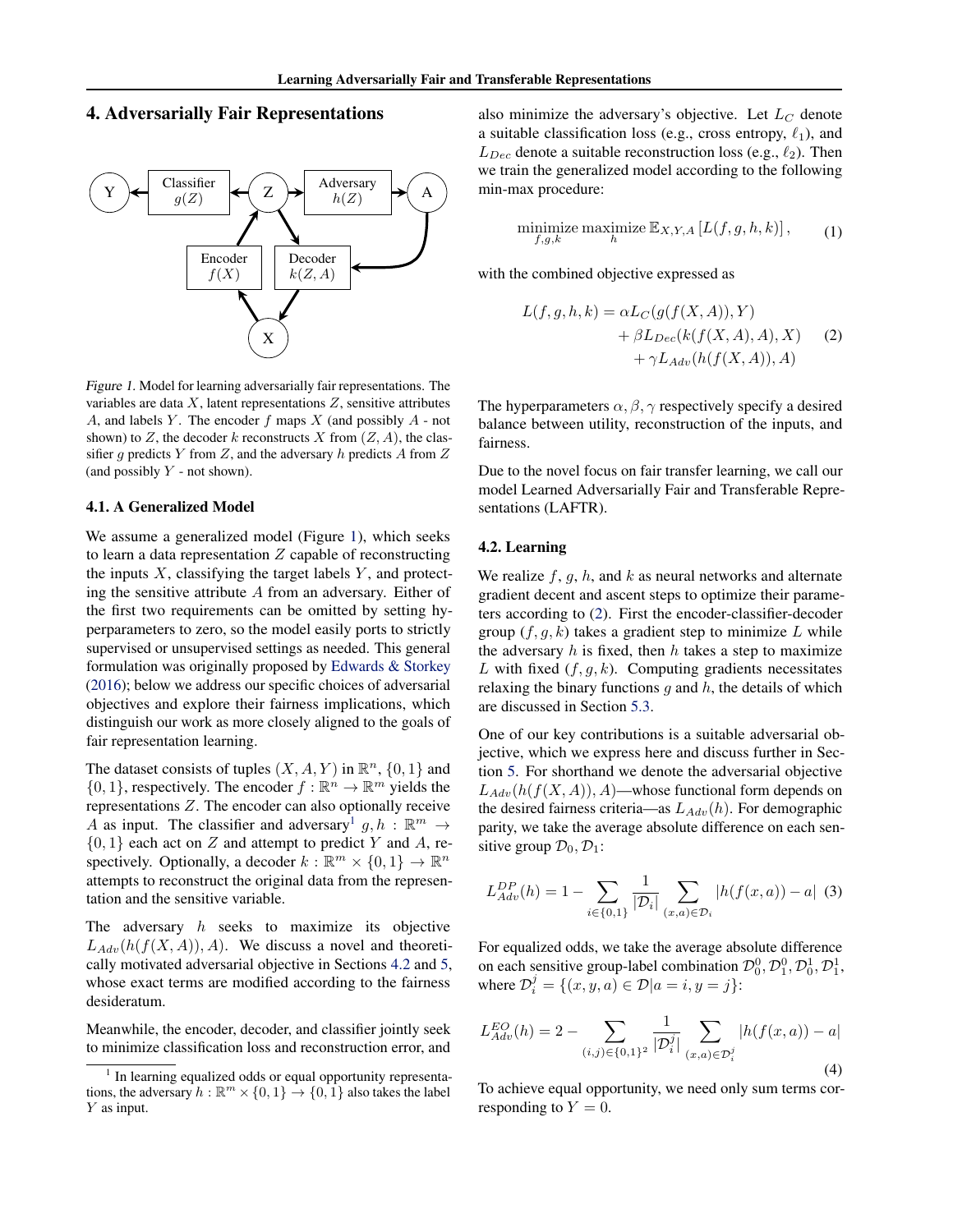#### <span id="page-3-0"></span>4.3. Motivation

For intuition on this approach and the upcoming theoretical section, we return to the framework from Section [1,](#page-0-0) with a data *owner* who sells representations to a (prediction) *vendor*. Suppose the data owner is concerned about the unfairness in the predictions made by vendors who use their data. Given that vendors are strategic actors with goals, the owner may wish to guard against two types of vendors:

- The *indifferent* vendor: this vendor is concerned with utility maximization, and doesn't care about the fairness or unfairness of their predictions.
- The *adversarial* vendor: this vendor will attempt to actively discriminate by the sensitive attribute.

In the adversarial model defined in Section [4.1,](#page-2-0) the encoder is what the data owner really wants; this yields the representations which will be sold to vendors. When the encoder is learned, the other two parts of the model ensure that the representations respond appropriately to each type of vendor: the classifier ensures utility by simulating an indifferent vendor with a prediction task, and the adversary ensures fairness by simulating an adversarial vendor with discriminatory goals. It is important to the data owner that the model's adversary be as strong as possible—if it is too weak, the owner will underestimate the unfairness enacted by the adversarial vendor.

However, there is another important reason why the model should have a strong adversary, which is key to our theoretical results. Intuitively, the degree of unfairness achieved by the adversarial vendor (who is optimizing for unfairness) will not be exceeded by the indifferent vendor. Beating a strong adversary h during training implies that downstream classifiers naively trained on the learned representation Z must also act fairly. Crucially, this fairness bound depends on the discriminative power of  $h$ ; this motivates our use of the representation  $Z$  as a direct input to  $h$ , because it yields a strictly more powerful  $h$  and thus tighter unfairness bound than adversarially training on the predictions and labels alone as in [Zhang et al.](#page-9-0) [\(2018\)](#page-9-0).

## 5. Theoretical Properties

We now draw a connection between our choice of adversarial objective and several common metrics from the fair classification literature. We derive adversarial upper bounds on unfairness that can be used in adversarial training to achieve either demographic parity, equalized odds, or equal opportunity.

We are interested in quantitatively comparing two distributions corresponding to the learned group representations, so consider two distributions  $\mathcal{D}_0$  and  $\mathcal{D}_1$  over the same sample

space  $\Omega_{\mathcal{D}}$ , as well as a binary test function  $\mu : \Omega_{\mathcal{D}} \to \{0, 1\}.$  $\mu$  is called a test since it can distinguish between samples from the two distributions according to the absolute difference in its expected value. We call this quantity the *test discrepancy* and express it as

$$
d_{\mu}(\mathcal{D}_0, \mathcal{D}_1) \triangleq \left| \mathop{\mathbb{E}}_{x \sim \mathcal{D}_0} \left[ \mu(x) \right] - \mathop{\mathbb{E}}_{x \sim \mathcal{D}_1} \left[ \mu(x) \right] \right|.
$$
 (5)

The *statistical distance* (a.k.a. total variation distance) between distributions is defined as the maximum attainable test discrepancy [\(Cover & Thomas,](#page-8-0) [2012\)](#page-8-0):

$$
\Delta^*(\mathcal{D}_0, \mathcal{D}_1) \triangleq \sup_{\mu} d_{\mu}(\mathcal{D}_0, \mathcal{D}_1).
$$
 (6)

When learning fair representations we are interested in the distribution of  $Z$  conditioned on a specific value of group membership  $A \in \{0, 1\}$ . As a shorthand we denote the distributions  $p(Z|A = 0)$  and  $p(Z|A = 1)$  as  $\mathcal{Z}_0$  and  $\mathcal{Z}_1$ , respectively.

#### 5.1. Bounding Demographic Parity

In supervised learning we seek a  $q$  that accurately predicts some label  $Y$ ; in fair supervised learning we also want to quantify g according to the fairness metrics discussed in Section [2.](#page-1-0) For example, the demographic parity distance is expressed as the absolute expected difference in classifier outcomes between the two groups:

$$
\Delta_{DP}(g) \triangleq d_g(\mathcal{Z}_0, \mathcal{Z}_1) = |\mathbb{E}_{\mathcal{Z}_0}[g] - \mathbb{E}_{\mathcal{Z}_1}[g]|. \quad (7)
$$

Note that  $\Delta_{DP}(g) \leq \Delta^*(\mathcal{Z}_0, \mathcal{Z}_1)$ , and also that  $\Delta_{DP}(g) =$ 0 if and only if  $g(Z) \perp A$ , i.e., demographic parity has been achieved.

Now consider an adversary  $h : \Omega_{\mathcal{Z}} \to \{0, 1\}$  whose objective (negative loss) function<sup>2</sup> is expressed as

$$
L_{Adv}^{DP}(h) \triangleq \mathbb{E}_{\mathcal{Z}_0}[1-h] + \mathbb{E}_{\mathcal{Z}_1}[h] - 1.
$$
 (8)

Given samples from  $\Omega$ <sub>Z</sub> the adversary seeks to correctly predict the value of A, and learns by maximizing  $L_{Adv}^{DP}(h)$ . Given an optimal adversary trained to maximize (8), the adversary's loss will bound  $\Delta_{DP}(q)$  from above for any function  $g$  learnable from  $Z$ . Thus a sufficiently powerful adversary  $h$  will expose through the value of its objective the demographic disparity of any classifier  $q$ . We will later use this to motivate learning fair representations via an encoder  $f: \mathcal{X} \to \mathcal{Z}$  that simultaneously minimizes the task loss and minimizes the adversary objective.

**Theorem.** *Consider a classifier*  $g : \Omega_{\mathcal{Z}} \to \Omega_{\mathcal{Y}}$  *and adversary*  $h: \Omega_{\mathcal{Z}} \to \Omega_{\mathcal{A}}$  *as binary functions, i.e.*,  $\Omega_{\mathcal{Y}} = \Omega_{\mathcal{A}} =$ 

 $2$  This is equivalent to the objective expressed by Equation [3](#page-2-0) when the expectations are evaluated with finite samples.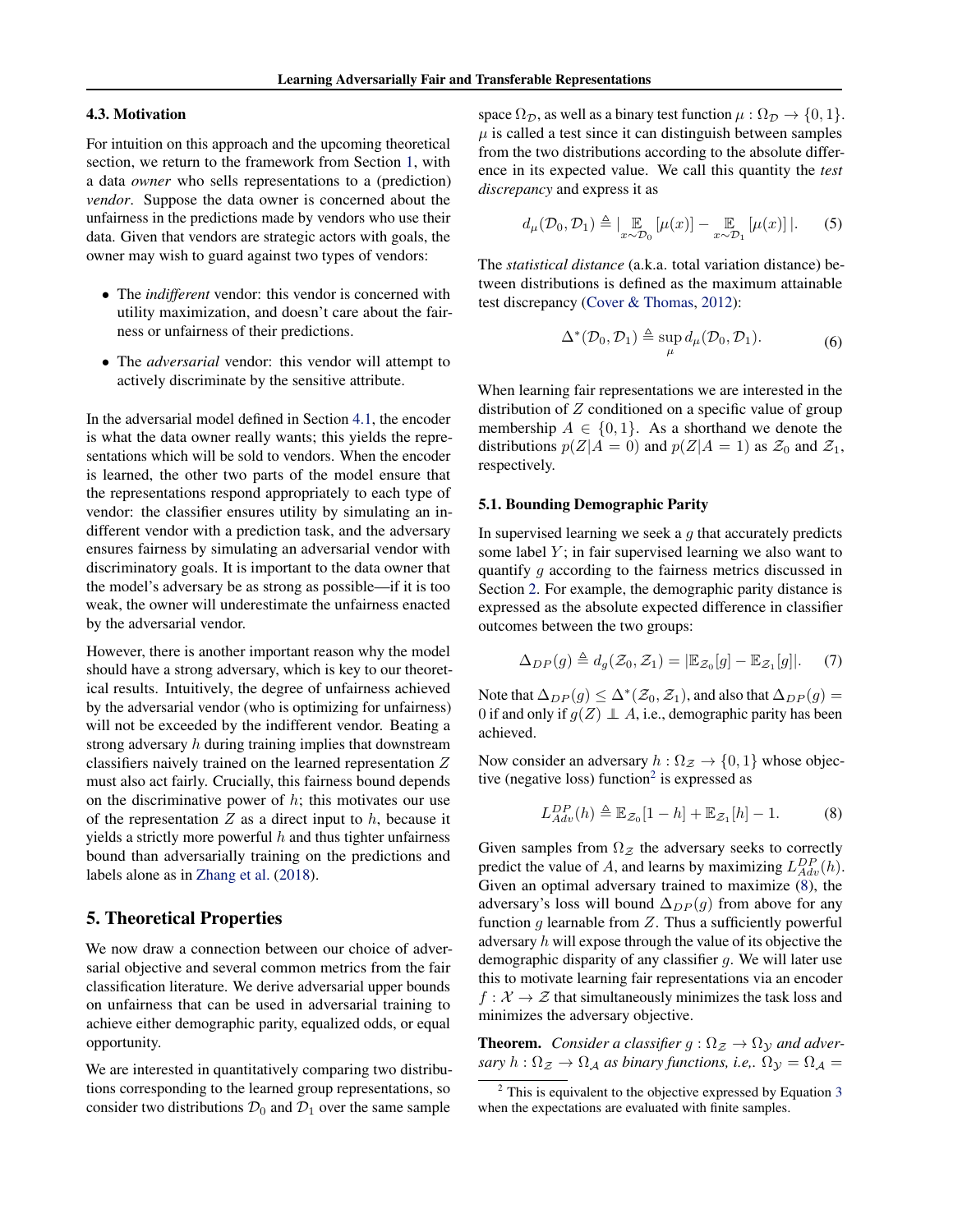<span id="page-4-0"></span> ${0,1}$ *. Then*  $L_{Adv}^{DP}(h^*) \ge \Delta_{DP}(g)$ *: the demographic parity distance of* g *is bounded above by the optimal objective value of* h*.*

**Proof.** By definition  $\Delta_{DP}(q) \geq 0$ . Suppose without loss of generality (WLOG) that  $\mathbb{E}_{\mathcal{Z}_0}[g] \geq \mathbb{E}_{\mathcal{Z}_1}[g]$ , i.e., the classifier predicts the "positive" outcome more often for group  $A_0$  in expectation. Then, an immediate corollary is  $\mathbb{E}_{\mathcal{Z}_1}[1-g] \ge$  $\mathbb{E}_{z_0}[1-g]$ , and we can drop the absolute value in our expression of the disparate impact distance:

$$
\Delta_{DP}(g) = \mathbb{E}_{\mathcal{Z}_0}[g] - \mathbb{E}_{\mathcal{Z}_1}[g] = \mathbb{E}_{\mathcal{Z}_0}[g] + \mathbb{E}_{\mathcal{Z}_1}[1 - g] - 1
$$
\n(9)

where the second equality is due to  $\mathbb{E}_{\mathcal{Z}_1}[g] = 1 - \mathbb{E}_{\mathcal{Z}_1}[1 - g]$ . Now consider an adversary that guesses the opposite of  $g$ , i.e.,  $h = 1 - g$ . Then<sup>3</sup>, we have

$$
L_{Adv}^{DP}(h) = L_{Adv}^{DP}(1 - g) = \mathbb{E}_{\mathcal{Z}_0}[g] + \mathbb{E}_{\mathcal{Z}_1}[1 - g] - 1
$$
  
=  $\Delta_{DP}(g)$  (10)

The optimal adversary  $h^*$  does at least as well as any arbitrary choice of h, therefore  $L_{Adv}^{DP}(h^*) \ge L_{Adv}^{DP}(h) = \Delta_{DP}$ .

#### 5.2. Bounding Equalized Odds

We now turn our attention to equalized odds. First we extend our shorthand to denote  $p(Z|A = a, Y = y)$  as  $\mathcal{Z}_a^y$ , the representation of group a conditioned on a specific label y. The equalized odds distance of classifier  $g : \Omega_{\mathcal{Z}} \to \{0, 1\}$ is

$$
\Delta_{EO}(g) \triangleq |\mathbb{E}_{\mathcal{Z}_0^0}[g] - \mathbb{E}_{\mathcal{Z}_1^0}[g]| + |\mathbb{E}_{\mathcal{Z}_0^1}[1 - g] - \mathbb{E}_{\mathcal{Z}_1^1}[1 - g]|,
$$
\n(11)

which comprises the absolute difference in false positive rates plus the absolute difference in false negative rates.  $\Delta_{EO}(g) = 0$  means g satisfies equalized odds. Note that  $\Delta_{EO}(g) \leq \Delta(\mathcal{Z}_0^0, \mathcal{Z}_1^0) + \Delta(\mathcal{Z}_0^1, \mathcal{Z}_1^1).$ 

We can make a similar claim as above for equalized odds: given an optimal adversary trained on  $Z$  with the appropriate objective, if the adversary also receives the label  $Y$ , the adversary's loss will upper bound  $\Delta_{EO}(g)$  for any function g learnable from Z.

**Theorem.** Let the classifier  $g : \Omega_{\mathcal{Z}} \to \Omega_{\mathcal{Y}}$  and the ad*versary*  $h : \Omega_{\mathcal{Z}} \times \Omega_{\mathcal{Y}} \to \Omega_{\mathcal{Z}}$ , *as binary functions, i.e.*,  $\Omega_{\mathcal{Y}} = \Omega_{\mathcal{A}} = \{0, 1\}$ *. Then*  $L_{Adv}^{EO}(h^*) \geq \Delta_{EO}(g)$ *: the equalized odds distance of* g *is bounded above by the optimal objective value of* h*.*

**Proof.** Let the adversary  $h$ 's objective be

$$
L_{Adv}^{EO}(h) = \mathbb{E}_{\mathcal{Z}_0^0}[1-h] + \mathbb{E}_{\mathcal{Z}_1^0}[h] + \mathbb{E}_{\mathcal{Z}_0^1}[1-h] + \mathbb{E}_{\mathcal{Z}_1^1}[h] - 2
$$
 (12)

By definition  $\Delta_{EO}(g) \ge 0$ . Let  $\left| \mathbb{E}_{\mathcal{Z}_Q^0}[g] - \mathbb{E}_{\mathcal{Z}_1^0}[g] \right| = \alpha \in$  $[0, \Delta_{EO}(g)]$  and  $|\mathbb{E}_{\mathcal{Z}_{0}^{1}}(1-g)-\mathbb{E}_{\mathcal{Z}_{1}^{1}}[1-g]|=\Delta_{EO}(g)$  $\alpha$ . WLOG, suppose  $\mathbb{E}_{\mathcal{Z}_{0}^{0}}[g] \geq \mathbb{E}_{\mathcal{Z}_{1}^{0}}[g]$  and  $\mathbb{E}_{\mathcal{Z}_{0}^{1}}[1-g] \geq$  $\mathbb{E}_{\mathcal{Z}_1^1}[1-g]$ . Thus we can partition (11) as two expressions, which we write as

$$
\mathbb{E}_{\mathcal{Z}_0^0}[g] + \mathbb{E}_{\mathcal{Z}_1^0}[1 - g] = 1 + \alpha,
$$
  

$$
\mathbb{E}_{\mathcal{Z}_0^1}[1 - g] + \mathbb{E}_{\mathcal{Z}_1^1}[g] = 1 + (\Delta_{EO}(g) - \alpha),
$$
 (13)

which can be derived using the familiar identity  $\mathbb{E}_p[\eta] =$  $1 - \mathbb{E}_p[1 - \eta]$  for binary functions.

Now, let us consider the following adversary  $h$ 

$$
h(z) = \left\{ \begin{array}{ll} g(z), & \text{if } y = 1 \\ 1 - g(z), & \text{if } y = 0 \end{array} \right\}.
$$
\n(14)

Then the previous statements become

$$
\mathbb{E}_{\mathcal{Z}_0^0}[1-h] + \mathbb{E}_{\mathcal{Z}_1^0}[h] = 1 + \alpha
$$
  

$$
\mathbb{E}_{\mathcal{Z}_0^1}[1-h] + \mathbb{E}_{\mathcal{Z}_1^1}[h] = 1 + (\Delta_{EO}(g) - \alpha)
$$
 (15)

Recalling our definition of  $L_{Adv}^{EO}(h)$ , this means that

$$
L_{Adv}^{EO}(h) = \mathbb{E}_{\mathcal{Z}_0^0}[1-h] + \mathbb{E}_{\mathcal{Z}_1^0}[h] + \mathbb{E}_{\mathcal{Z}_0^1}[h] + \mathbb{E}_{\mathcal{Z}_1^1}[h] - 2
$$
  
= 1 + \alpha + 1 + (\Delta\_{EO}(g) - \alpha) - 2 = \Delta\_{EO}(g) (16)

That means that for the optimal adversary  $h^*$  =  $\sup_h L_{Adv}^{EO}(h)$ , we have  $L_{Adv}^{EO}(h^*) \geq L_{Adv}^{EO}(h) = \Delta_{EO}$ .

An adversarial bound for equal opportunity distance, defined as  $\Delta_{EOpp}(g) \triangleq |\mathbb{E}_{\mathcal{Z}_0^0}[g] - \mathbb{E}_{\mathcal{Z}_1^0}[g]|$ , can be derived similarly.

#### 5.3. Additional points

One interesting note is that in each proof, we provided an example of an adversary which was calculated only from the joint distribution of Y, A, and  $\hat{Y} = g(Z)$ —we did not require direct access to Z—and this adversary achieved a loss exactly equal to the quantity in question ( $\Delta_{DP}$  or  $\Delta_{EO}$ ). Therefore, if we only allow our adversary access to those outputs, our adversarial objective (assuming an optimal adversary), is equivalent to simply adding either  $\Delta_{DP}$  or  $\Delta_{EO}$ to our classification objective, similar to common regularization approaches [\(Kamishima et al.,](#page-9-0) [2012;](#page-9-0) [Bechavod &](#page-8-0) [Ligett,](#page-8-0) [2017;](#page-8-0) [Madras et al.,](#page-9-0) [2017;](#page-9-0) [Zafar et al.,](#page-9-0) [2017\)](#page-9-0). Below we consider a stronger adversary, with direct access to the key intermediate learned representation  $Z$ . This allows for a potentially greater upper bound for the degree of unfairness, which in turn forces any classifier trained on Z to act fairly.

In our proofs we have considered the classifier  $q$  and adversary  $h$  as binary functions. In practice we want to learn these functions by gradient-based optimization, so we instead substitute their continuous relaxations  $\tilde{g}, \tilde{h} : \Omega_{\mathcal{Z}} \to [0, 1]$ . By viewing the continuous output as parameterizing a Bernoulli

<sup>&</sup>lt;sup>3</sup> Before we assumed WLOG  $\mathbb{E}_{\mathcal{Z}_0}[g] \geq \mathbb{E}_{\mathcal{Z}_1}[g]$ . If instead  $\mathbb{E}_{\mathcal{Z}_0}[g] < \mathbb{E}_{\mathcal{Z}_1}[g]$  then we simply choose  $h = g$  instead to achieve the same result.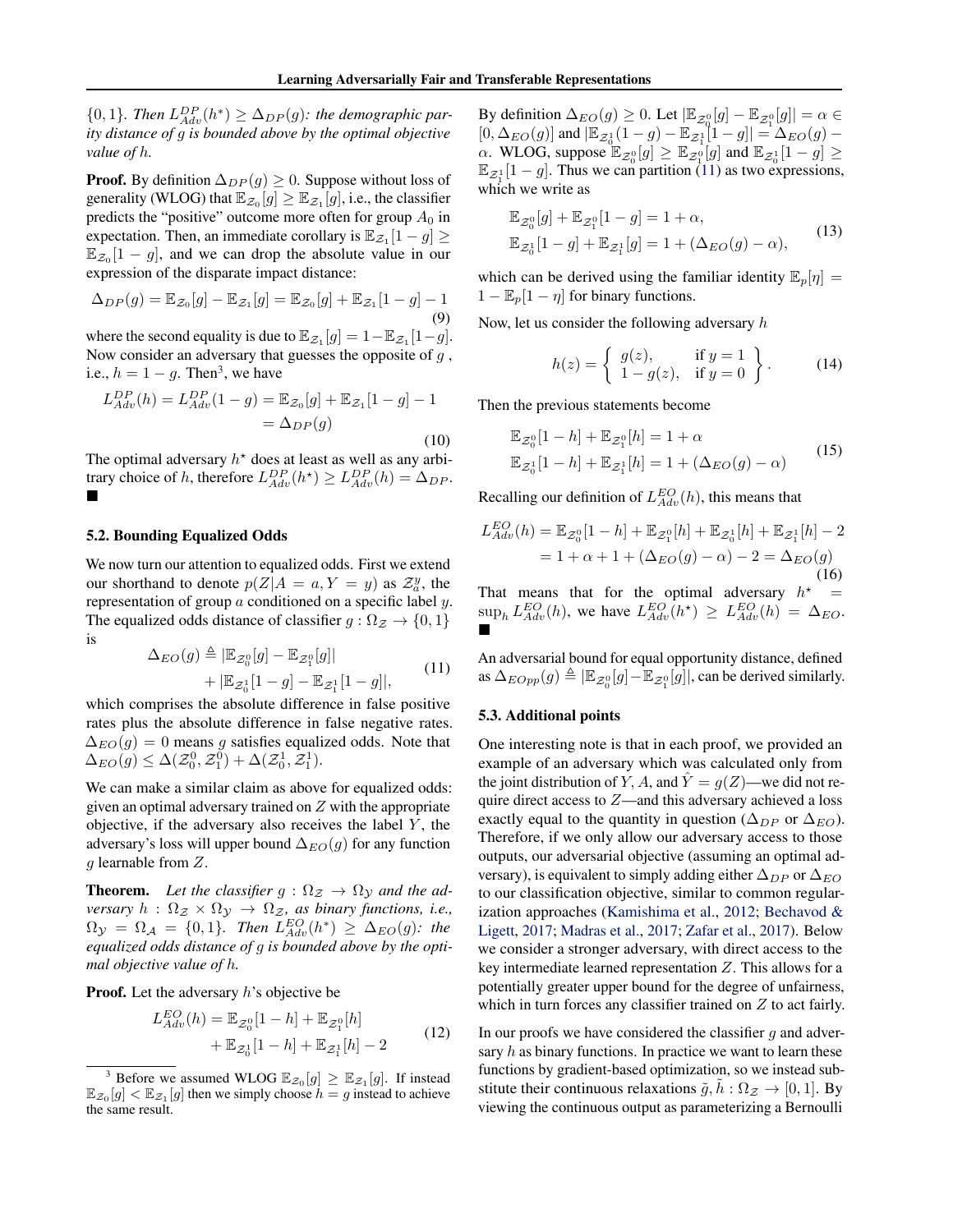<span id="page-5-0"></span>distribution over outcomes we can follow the same steps in our earlier proofs to show that in both cases (demographic parity and equalized odds)  $\mathbb{E}[L(\bar{h}^*)] \geq \mathbb{E}[\Delta(\bar{g})]$ , where  $\bar{h}^*$ and  $\bar{g}$  are randomized binary classifiers parameterized by the outputs of  $\tilde{h}^*$  and  $\tilde{g}$ .

#### 5.4. Comparison to [Edwards & Storkey](#page-8-0) [\(2016\)](#page-8-0)

An alternative to optimizing the expectation of the randomized classifier  $h$  is to minimize its negative log likelihood (NLL - also known as cross entropy loss), given by

$$
L(\tilde{h}) = -\mathbb{E}_{Z,A}\left[A\log\tilde{h}(Z) + (1-A)\log(1-\tilde{h}(Z))\right].
$$
\n(17)

This is the formulation adopted by [Ganin et al.](#page-9-0) [\(2016\)](#page-9-0) and [Edwards & Storkey](#page-8-0) [\(2016\)](#page-8-0), which propose maximizing (17) as a proxy for computing the statistical distance<sup>4</sup>  $\Delta^*(\mathcal{Z}_0, \mathcal{Z}_1)$  during adversarial training.

The adversarial loss we adopt here instead of cross-entropy is group-normalized  $\ell_1$ , defined in Equations [3](#page-2-0) and [4](#page-2-0). The main problems with cross entropy loss in this setting arise from the fact that the adversarial objective should be calculating the test discrepancy. However, the cross entropy objective sometimes fails to do so, for example when the dataset is imbalanced. In Appendix [A,](#page-10-0) we discuss a synthetic example where a cross-entropy loss will incorrectly guide an adversary on an unbalanced dataset, but a groupnormalized  $\ell_1$  adversary will work correctly.

Furthermore, group normalized  $\ell_1$  corresponds to a more natural relaxation of the fairness metrics in question. It is important that the adversarial objective incentivizes the test discrepancy, as group-normalized  $\ell_1$  does; this encourages the adversary to get an objective value as close to  $\Delta^*$  as possible, which is key for fairness (see Section [4.3\)](#page-3-0). In practice, optimizing  $\ell_1$  loss with gradients can be difficult, so while we suggest it as a suitable theoretically-motivated continuous relaxation for our model (and present experimental results), there may be other suitable options beyond those considered in this work.

## 6. Experiments

#### 6.1. Fair classification

LAFTR seeks to learn an encoder yielding fair representations, i.e., the encoder's outputs can be used by third parties with the assurance that their naively trained classifiers will be reasonably fair and accurate. Thus we evaluate the quality of the encoder according to the following training procedure, also described in pseudo-code by Algorithm 1. Using labels

ALGORITHM 1 Evaluation scheme for fair classification  $(Y' = Y)$  & transfer learning  $(Y' \neq Y)$ .

**Input:** data  $X \in \Omega_X$ , sensitive attribute  $A \in \Omega_A$ , labels  $Y, Y' \in \Omega_Y$ , representation space  $\Omega_Z$ 

Step 1: Learn an encoder  $f : \Omega_X \to \Omega_Z$  using data X, task label  $Y$ , and sensitive attribute  $A$ .

Step 2: Freeze f.

Step 3: Learn a classifier (without fairness constraints)  $g: \Omega_Z \to \Omega_Y$  on top of f, using data  $f(X')$ , task label  $Y'$ , and sensitive attribute  $A'$ .

Step 3: Evaluate the fairness and accuracy of the composed classifier  $g \circ f : \Omega_X \to \Omega_Y$  on held out test data, for task  $Y'$ .

Y, sensitive attribute A, and data X, we train an encoder using the adversarial method outlined in Section [4,](#page-2-0) receiving both  $X$  and  $A$  as inputs. We then freeze the learned encoder; from now on we use it only to output representations Z. Then, using unseen data, we train a classifier on top of the frozen encoder. The classifier learns to predict  $Y$  from  $Z$  — note, this classifier is not trained to be fair. We can then evaluate the accuracy and fairness of this classifier on a test set to assess the quality of the learned representations.

During Step 1 of Algorithm 1, the learning algorithm is specified either as a baseline (e.g., unfair MLP) or as LAFTR, i.e., stochastic gradient-based optimization of (Equation [1\)](#page-2-0) with one of the three adversarial objectives described in Section [4.2.](#page-2-0) When LAFTR is used in Step 1, all but the encoder f are discarded in Step 2. For all experiments we use cross entropy loss for the classifier (we observed training unstability with other classifier losses). The classifier  $g$  in Step 3 is a feed-forward MLP trained with SGD. See Appendix [B](#page-10-0) for details.

We evaluate the performance of our model<sup>5</sup> on fair classification on the UCI Adult dataset<sup>6</sup>, which contains over 40,000 rows of information describing adults from the 1994 US Census. We aimed to predict each person's income category (either greater or less than 50K/year). We took the sensitive attribute to be gender, which was listed as Male or Female.

Figure [2](#page-6-0) shows classification results on the Adult dataset. Each sub-figure shows the accuracy-fairness trade-off (for varying values of  $\gamma$ ; we set  $\alpha = 1, \beta = 0$  for all classification experiments) evaluated according to one of the group fairness metrics:  $\Delta_{DP}$ ,  $\Delta_{EO}$ , and  $\Delta_{EOpp}$ . For each fairness metric, we show the trade-off curves for LAFTR trained under three adversarial objectives:  $L_{Adv}^{DP}$ ,  $L_{Adv}^{EO}$ , and  $L_{Adv}^{EOpp}$ . We observe, especially in the most important regiment for fairness (small  $\Delta$ ), that the adversarial objective we propose for a particular fairness metric tends to achieve the

<sup>&</sup>lt;sup>4</sup> These papers discuss the bound on  $\Delta_{DP}(g)$  in terms of the  $H$ -divergence [\(Blitzer et al.,](#page-8-0) [2006\)](#page-8-0), which is simply the statistical distance  $\Delta^*$  up to a multiplicative constant.

<sup>&</sup>lt;sup>5</sup>See <https://github.com/VectorInstitute/laftr> for code.

<sup>6</sup> https://archive.ics.uci.edu/ml/datasets/adult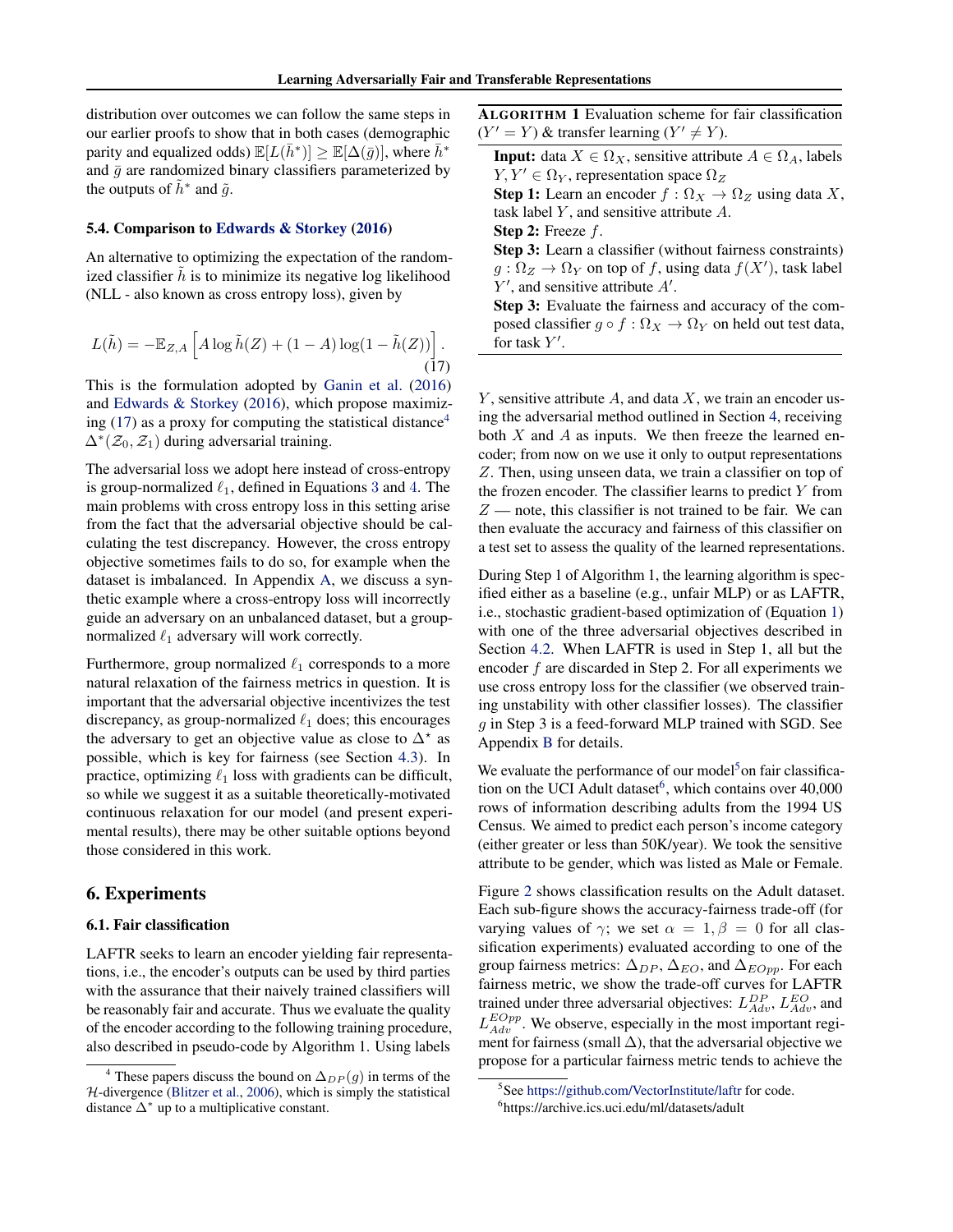<span id="page-6-0"></span>

(a) Tradeoff between accuracy and  $\Delta_{DP}$ 

(b) Tradeoff between accuracy and  $\Delta_{EO}$ (c) Tradeoff between accuracy and  $\Delta_{EOpp}$ 

Figure 2. Accuracy-fairness tradeoffs for various fairness metrics ( $\Delta_{DP}$ ,  $\Delta_{EO}$ ,  $\Delta_{EOpp}$ ), and LAFTR adversarial objectives  $(L_{Adv}^{DP}, L_{Adv}^{EOpp})$  on fair classification of the Adult dataset. Upper-left corner (high accuracy, low  $\Delta$ ) is preferable. Figure 2a also compares to a cross-entropy adversarial objective [\(Edwards & Storkey,](#page-8-0) [2016\)](#page-8-0), denoted DP-CE. Curves are generated by sweeping a range of fairness coefficients  $\gamma$ , taking the median across 7 runs per  $\gamma$ , and computing the Pareto front. In each plot, the bolded line is the one we expect to perform the best. Magenta square is a baseline MLP with no fairness constraints. see Algorithm [1](#page-5-0) and Appendix [B.](#page-10-0)

best trade-off. Furthermore, in Figure 2a, we compare our proposed adversarial objective for demographic parity with the one proposed in [\(Edwards & Storkey,](#page-8-0) [2016\)](#page-8-0), finding a similar result.

For low values of un-fairness, i.e., minimal violations of the respective fairness criteria, the LAFTR model trained to optimize the target criteria obtains the highest test accuracy. While the improvements are somewhat uneven for other regions of fairness-accuracy space (which we attribute to instability of adversarial training), this demonstrates the potential of our proposed objectives. However, the fairness of our model's learned representations are not limited to the task it is trained on. We now turn to experiments which demonstrate the utility of our model in learning fair representations for a variety of tasks.

#### 6.2. Transfer Learning

In this section, we show the promise of our model for *fair transfer learning*. As far as we know, beyond a brief introduction in [Zemel et al.](#page-9-0) [\(2013\)](#page-9-0), we provide the first in-depth experimental results on this task, which is pertinent to the common situation where the data owner and vendor are separate entities.

We examine the Heritage Health dataset $^7$ , which comprises insurance claims and physician records relating to the health and hospitalization of over 60,000 patients. We predict the Charlson Index, a comorbidity indicator that estimates the risk of patient death in the next several years. We binarize the (nonnegative) Charlson Index as zero/nonzero. We took the sensitive variable as binarized age (thresholded at 70 years old). This dataset contains information on sex, age, lab test, prescription, and claim details.

The task is as follows: using data  $X$ , sensitive attribute  $A$ , and labels  $Y$ , learn an encoding function  $f$  such that given unseen X', the representations produced by  $f(X', A)$  can be used to learn a fair predictor for new task labels  $Y'$ , even if the new predictor is being learned by a vendor who is indifferent or adversarial to fairness. This is an intuitively desirable condition: if the data owner can guarantee that predictors learned from their representations will be fair, then there is no need to impose fairness restrictions on vendors, or to rely on their goodwill.

The original task is to predict Charlson index  $Y$  fairly with respect to age A. The transfer tasks relate to the various primary condition group (PCG) labels, each of which indicates a patient's insurance claim corresponding to a specific medical condition. PCG labels  ${Y'}$  were held out during LAFTR training but presumably correlate to varying degrees with the original label  $Y$ . The prediction task was binary: did a patient file an insurance claim for a given PCG label in this year? For various patients, this was true for zero, one, or many PCG labels. There were 46 different PCG labels in the dataset; we considered only used the 10 most common whose positive base rates ranged from 9-60%—as transfer tasks.

Our experimental procedure was as follows. To learn representations that transfer fairly, we used the same model as described above, but set our reconstruction coefficient  $\beta = 1$ . Without this, the adversary will stamp out any information not relevant to the label from the representation, which will hurt transferability. We can optionally set our classification coefficient  $\alpha$  to 0, which worked better in practice. Note that although the classifier  $g$  is no longer involved when  $\alpha = 0$ , the target task labels are still relevant for either equalized odds or equal opportunity transfer fairness.

We split our test set ( $\sim 20,000$  examples) into transfer-train,

<sup>7</sup> https://www.kaggle.com/c/hhp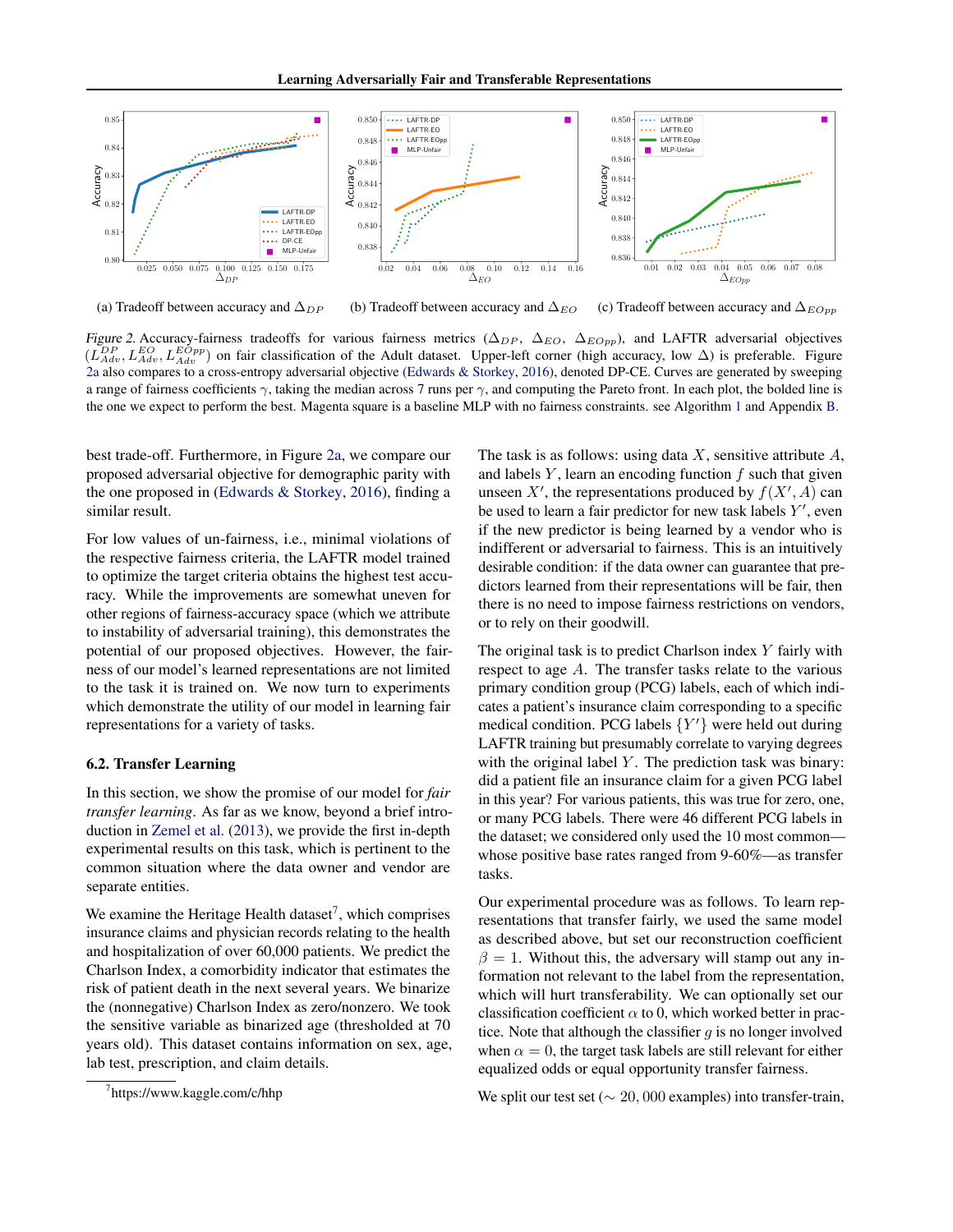<span id="page-7-0"></span>-validation, and -test sets. We trained LAFTR ( $\alpha = 0, \beta = 1$ ,  $\ell_2$  loss for the decoder) on the full training set, and then only kept the encoder. In the results reported here, we trained using the equalized odds adversarial objective described in Section [4.2;](#page-2-0) similar results were obtained with the other adversarial objectives. Then, we created a feed-forward model which consisted of our frozen, adversarially-learned encoder followed by an MLP with one hidden layer, with a loss function of cross entropy with no fairness modifications. Then,  $\forall i \in 1...10$ , we trained this feed-forward model on PCG label  $i$  (using the transfer-train and -validation) sets, and tested it on the transfer-test set. This procedure is described in Algorithm [1,](#page-5-0) with  $Y'$  taking 10 values in turn, and Y remaining constant ( $Y \neq Y'$ ).

We trained four models to test our method against. The first was an MLP predicting the PCG label directly from the data (Target-Unfair), with no separate representation learning involved and no fairness criteria in the objective this provides an effective upper bound for classification accuracy. The others all involved learning separate representations on the original task, and freezing the encoder as previously described; the internal representations of MLPs have been shown to contain useful information [\(Hinton &](#page-9-0) [Salakhutdinov,](#page-9-0) [2006\)](#page-9-0). These (and LAFTR) can be seen as the values of REPRLEARN in Alg. [1.](#page-5-0) In two models, we learned the original Y using an MLP (one regularized for fairness [\(Bechavod & Ligett,](#page-8-0) [2017\)](#page-8-0), one not; Transfer-Fair and -Unfair, respectively) and trained for the transfer task on its internal representations. As a third baseline, we trained an adversarial model similar to the one proposed in [\(Zhang et al.,](#page-9-0) [2018\)](#page-9-0), where the adversary has access only to the classifier output  $\hat{Y} = g(Z)$  and the ground truth label (Transfer-Y-Adv), to investigate the utility of our adversary having access to the underlying representation, rather than just the joint classification statistics  $(Y, A, \hat{Y})$ .

We report our results in Figure 3 and Table 1. In Figure 3, we show the relative change from the high-accuracy baseline learned directly from the data for both classification error and  $\Delta_{EO}$ . LAFTR shows a clear improvement in fairness; it improves  $\Delta_{EO}$  on average from the non-transfer baseline, and the relative difference is an average of ∼20%, which is much larger than other baselines. We also see that LAFTR's loss in accuracy is only marginally worse than other models.

A fairly-regularized MLP ("Transfer-Fair") does not actually produce fair representations during trasnfer; on average it yields similar fairness results to transferring representations learned without fairness constraints. Another observation is that the output-only adversarial model ("Transfer Y-Adv") produces similar transfer results to the regularized MLP. This shows the practical gain of using an adversary that can observe the representations.

Since transfer fairness varied much more than accuracy,



Figure 3. Fair transfer learning on Health dataset. Displaying average across 10 transfer tasks of relative difference in error and  $\Delta_{EO}$ unfairness (the lower the better for both metrics), as compared to a baseline unfair model learned directly from the data. -0.10 means a 10% decrease. Transfer-Unf and -Fair are MLP's with and without fairness restrictions respectively, Transfer-Y-Adv is an adversarial model with access to the classifier output rather than the underlying representations, and LAFTR is our model trained with the adversarial equalized odds objective.

Table 1. Results from Figure 3 broken out by task.  $\Delta_{EO}$  for each of the 10 transfer tasks is shown, which entails identifying a primary condition code that refers to a particular medical condition. Most fair on each task is bolded. All model names are abbreviated from Figure 3; "TarUnf" is a baseline, unfair predictor learned directly from the target data without a fairness objective.

| TRA. TASK TARUNE TRAUNE TRAFAIR TRAY-AF LAFTR |       |       |       |       |       |
|-----------------------------------------------|-------|-------|-------|-------|-------|
| MSC <sub>2</sub> A <sub>3</sub>               | 0.362 | 0.370 | 0.381 | 0.378 | 0.281 |
| METAB3                                        | 0.510 | 0.579 | 0.436 | 0.478 | 0.439 |
| <b>ARTHSPIN</b>                               | 0.280 | 0.323 | 0.373 | 0.337 | 0.188 |
| <b>NEUMENT</b>                                | 0.419 | 0.419 | 0.332 | 0.450 | 0.199 |
| RESPR4                                        | 0.181 | 0.160 | 0.223 | 0.091 | 0.051 |
| <b>MISCHRT</b>                                | 0.217 | 0.213 | 0.171 | 0.206 | 0.095 |
| <b>SKNAUT</b>                                 | 0.324 | 0.125 | 0.205 | 0.315 | 0.155 |
| <b>GIBLEED</b>                                | 0.189 | 0.176 | 0.141 | 0.187 | 0.110 |
| INFEC4                                        | 0.106 | 0.042 | 0.026 | 0.012 | 0.044 |
| <b>TRAUMA</b>                                 | 0.020 | 0.028 | 0.032 | 0.032 | 0.019 |

we break out the results of Fig. 3 in Table 1, showing the fairness outcome of each of the 10 separate transfer tasks. We note that LAFTR provides the fairest predictions on 7 of the 10 tasks, often by a wide margin, and is never too far behind the fairest model for each task. The unfair model TraUnf achieved the best fairness on one task. We suspect this is due to some of these tasks being relatively easy to solve without relying on the sensitive attribute by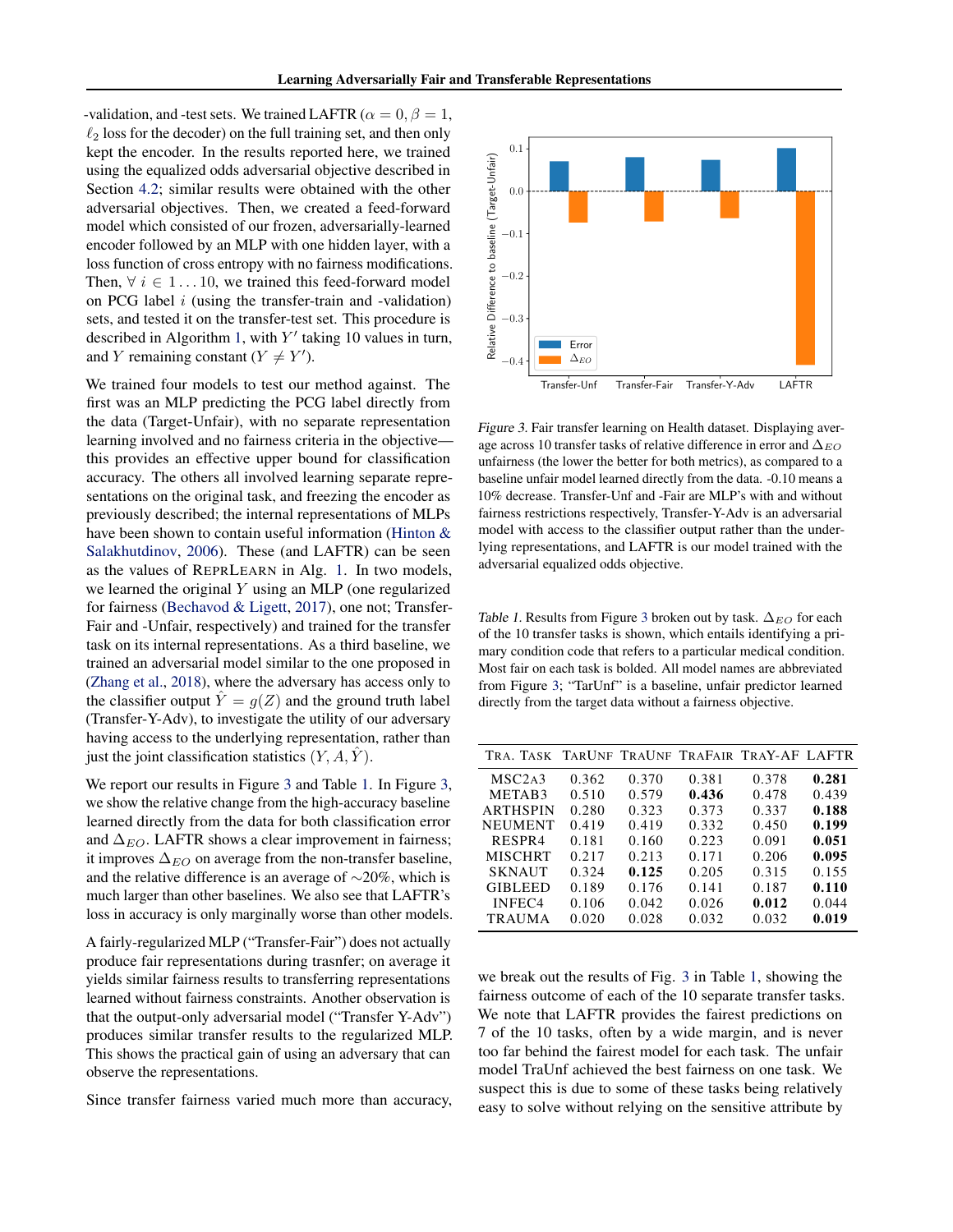<span id="page-8-0"></span>Table 2. Transfer fairness, other metrics. Models are as defined in Figure [3.](#page-7-0) MMD is calculated with a Gaussian RBF kernel  $(\sigma = 1)$ . AdvAcc is the accuracy of a separate MLP trained on the representations to predict the sensitive attribute; due to data imbalance an adversary predicting 0 on each case obtains accuracy of approximately 0.74.

| <b>MODEL</b>                 | <b>MMD</b>           | <b>ADVACC</b> |
|------------------------------|----------------------|---------------|
| <b>TRANSFER-UNFAIR</b>       | $1.1 \times 10^{-2}$ | 0.787         |
| TRANSFER-FAIR                | $1.4 \times 10^{-3}$ | 0.784         |
| TRANSFER-Y-ADV $(\beta = 1)$ | $3.4 \times 10^{-5}$ | 0.787         |
| TRANSFER-Y-ADV $(\beta = 0)$ | $1.1 \times 10^{-3}$ | 0.786         |
| <b>LAFTR</b>                 | $2.7 \times 10^{-5}$ | 0.761         |

proxy. Since the equalized odds metric is better aligned with accuracy than demographic parity [\(Hardt et al.,](#page-9-0) [2016\)](#page-9-0), high accuracy classifiers can sometimes achieve good  $\Delta_{EO}$  if they do not rely on the sensitive attribute by proxy. Because the data owner has no knowledge of the downstream task, however, our results suggest that using LAFTR is safer than using the raw inputs; LAFTR is relatively fair even when TraUnf is the most fair, whereas TraUnf is dramatically less fair than LAFTR on several tasks.

We provide coarser metrics of fairness for our representations in Table 2. We give two metrics: maximum mean discrepancy (MMD) [\(Gretton et al.,](#page-9-0) [2007\)](#page-9-0), which is a general measure of distributional distance; and adversarial accuracy (if an adversary is given these representations, how well can it learn to predict the sensitive attribute?). In both metrics, our representations are more fair than the baselines. We give two versions of the "Transfer-Y-Adv" adversarial model ( $\beta = 0, 1$ ); note that it has much better MMD when the reconstruction term is added, but that this does not improve its adversarial accuracy, indicating that our model is doing something more sophisticated than simply matching moments of distributions.

# 7. Conclusion

In this paper, we proposed and explore methods of learning adversarially fair representations. We provided theoretical grounding for the concept, and proposed novel adversarial objectives that guarantee performance on commonly used metrics of group fairness. Experimentally, we demonstrated that these methods can learn fair and useful predictors through using an adversary on the intermediate representation. We also demonstrate success on fair transfer learning, by showing that our methods can produce representations which transfer utility to new tasks as well as yielding fairness improvements.

Several open problems remain around the question of learning representations fairly. Various approaches have been

proposed, both adversarial and non-adversarial (such as MMD). A careful in-depth comparison of these approaches would help elucidate their pros and cons. Furthermore, questions remain about the optimal form of adversarial loss function, both in theory and practice. Answering these questions could help stabilize adversarial training of fair representations. As for transfer fairness, it would be useful to understand between what tasks and in what situations transfer fairness is possible, and on what tasks it is most likely to succeed.

# Acknowledgements

We gratefully acknowledge Cynthia Dwork and Kevin Swersky for their helpful comments. This work was supported by the Canadian Institute for Advanced Research (CIFAR) and the Natural Sciences and Engineering Research Council of Canada (NSERC).

# References

- Bechavod, Y. and Ligett, K. Learning fair classifiers: A regularization-inspired approach. *arXiv preprint arXiv:1707.00044*, 2017.
- Beutel, A., Chen, J., Zhao, Z., and Chi, E. H. Data decisions and theoretical implications when adversarially learning fair representations. *arXiv preprint arXiv:1707.00075*, 2017.
- Blitzer, J., McDonald, R., and Pereira, F. Domain adaptation with structural correspondence learning. In *Proceedings of the 2006 conference on empirical methods in natural language processing*, pp. 120–128. Association for Computational Linguistics, 2006.
- Calmon, F., Wei, D., Vinzamuri, B., Ramamurthy, K. N., and Varshney, K. R. Optimized pre-processing for discrimination prevention. In *Advances in Neural Information Processing Systems*, pp. 3995–4004, 2017.
- Chouldechova, A. Fair prediction with disparate impact: A study of bias in recidivism prediction instruments. *Big data*, 5(2):153–163, 2017.
- Cover, T. M. and Thomas, J. A. *Elements of information theory*. John Wiley & Sons, 2012.
- Dwork, C., Hardt, M., Pitassi, T., Reingold, O., and Zemel, R. Fairness through awareness. In *Proceedings of the 3rd innovations in theoretical computer science conference*, pp. 214–226. ACM, 2012.
- Edwards, H. and Storkey, A. Censoring representations with an adversary. In *International Conference on Learning Representations*, 2016.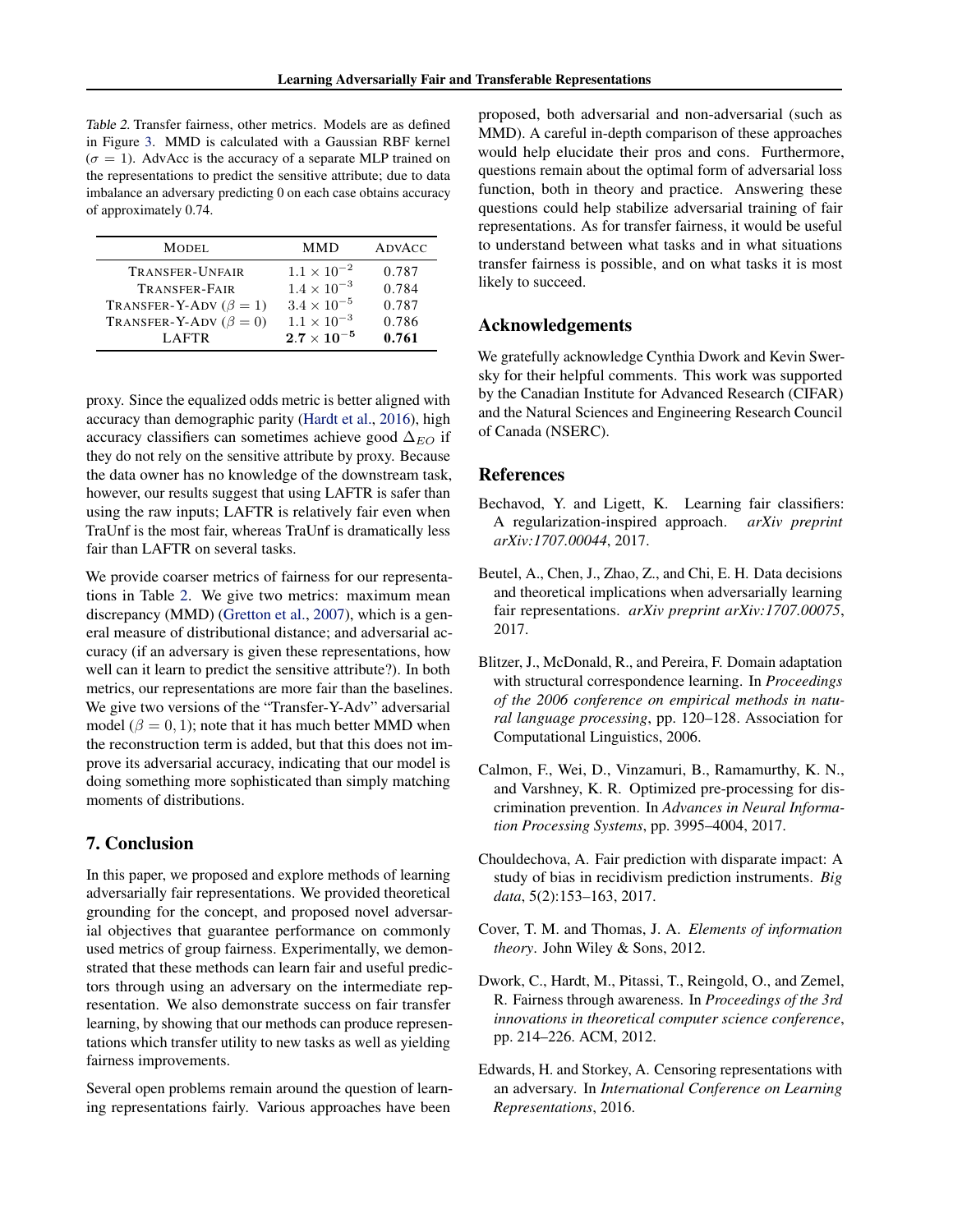- <span id="page-9-0"></span>Ganin, Y., Ustinova, E., Ajakan, H., Germain, P., Larochelle, H., Laviolette, F., Marchand, M., and Lempitsky, V. Domain-adversarial training of neural networks. *The Journal of Machine Learning Research*, 17(1):2096–2030, 2016.
- Goodfellow, I., Pouget-Abadie, J., Mirza, M., Xu, B., Warde-Farley, D., Ozair, S., Courville, A., and Bengio, Y. Generative adversarial nets. In *Advances in neural information processing systems*, pp. 2672–2680, 2014.
- Gretton, A., Borgwardt, K. M., Rasch, M., Schölkopf, B., and Smola, A. J. A kernel method for the two-sampleproblem. In *Advances in neural information processing systems*, pp. 513–520, 2007.
- Gutmann, M. and Hyvärinen, A. Noise-contrastive estimation: A new estimation principle for unnormalized statistical models. In *Proceedings of the Thirteenth International Conference on Artificial Intelligence and Statistics*, pp. 297–304, 2010.
- Hajian, S., Domingo-Ferrer, J., Monreale, A., Pedreschi, D., and Giannotti, F. Discrimination-and privacy-aware patterns. *Data Mining and Knowledge Discovery*, 29(6): 1733–1782, 2015.
- Hardt, M., Price, E., Srebro, N., et al. Equality of opportunity in supervised learning. In *Advances in neural information processing systems*, pp. 3315–3323, 2016.
- Hébert-Johnson, U., Kim, M. P., Reingold, O., and Rothblum, G. N. Calibration for the (computationallyidentifiable) masses. In *International Conference on Machine Learning*, 2018.
- Hinton, G. E. and Salakhutdinov, R. R. Reducing the dimensionality of data with neural networks. *science*, 313 (5786):504–507, 2006.
- Kamishima, T., Akaho, S., Asoh, H., and Sakuma, J. Fairness-aware classifier with prejudice remover regularizer. In *Joint European Conference on Machine Learning and Knowledge Discovery in Databases*, pp. 35–50. Springer, 2012.
- Kearns, M., Neel, S., Roth, A., and Wu, Z. S. Preventing fairness gerrymandering: Auditing and learning for subgroup fairness. In *International Conference on Machine Learning*, 2018.
- Kingma, D. and Ba, J. Adam: A method for stochastic optimization. In *International Conference on Learning Representations*, 2015.
- Kleinberg, J., Mullainathan, S., and Raghavan, M. Inherent trade-offs in the fair determination of risk scores. *arXiv preprint arXiv:1609.05807*, 2016.
- Louizos, C., Swersky, K., Li, Y., Welling, M., and Zemel, R. The variational fair autoencoder. 2016.
- Luc, P., Couprie, C., Chintala, S., and Verbeek, J. Semantic segmentation using adversarial networks. In *NIPS Workshop on Adversarial Training*, 2016.
- Madras, D., Pitassi, T., and Zemel, R. Predict responsibly: Increasing fairness by learning to defer. *arXiv preprint arXiv:1711.06664*, 2017.
- McNamara, D., Ong, C. S., and Williamson, R. C. Provably fair representations. *arXiv preprint arXiv:1710.04394*, 2017.
- Odena, A. Semi-supervised learning with generative adversarial networks. *arXiv preprint arXiv:1606.01583*, 2016.
- Pleiss, G., Raghavan, M., Wu, F., Kleinberg, J., and Weinberger, K. Q. On fairness and calibration. In *Advances in Neural Information Processing Systems*, pp. 5684–5693, 2017.
- Salimans, T., Goodfellow, I., Zaremba, W., Cheung, V., Radford, A., and Chen, X. Improved techniques for training gans. In *Advances in Neural Information Processing Systems*, pp. 2234–2242, 2016.
- Schmidhuber, J. Learning factorial codes by predictability minimization. *Neural Computation*, 4(6):863–879, 1992.
- Zafar, M. B., Valera, I., Gomez Rodriguez, M., and Gummadi, K. P. Fairness beyond disparate treatment & disparate impact: Learning classification without disparate mistreatment. In *Proceedings of the 26th International Conference on World Wide Web*, pp. 1171–1180. International World Wide Web Conferences Steering Committee, 2017.
- Zemel, R., Wu, Y., Swersky, K., Pitassi, T., and Dwork, C. Learning fair representations. In *International Conference on Machine Learning*, pp. 325–333, 2013.
- Zhang, B. H., Lemoine, B., and Mitchell, M. Mitigating unwanted biases with adversarial learning. *arXiv preprint arXiv:1801.07593*, 2018.